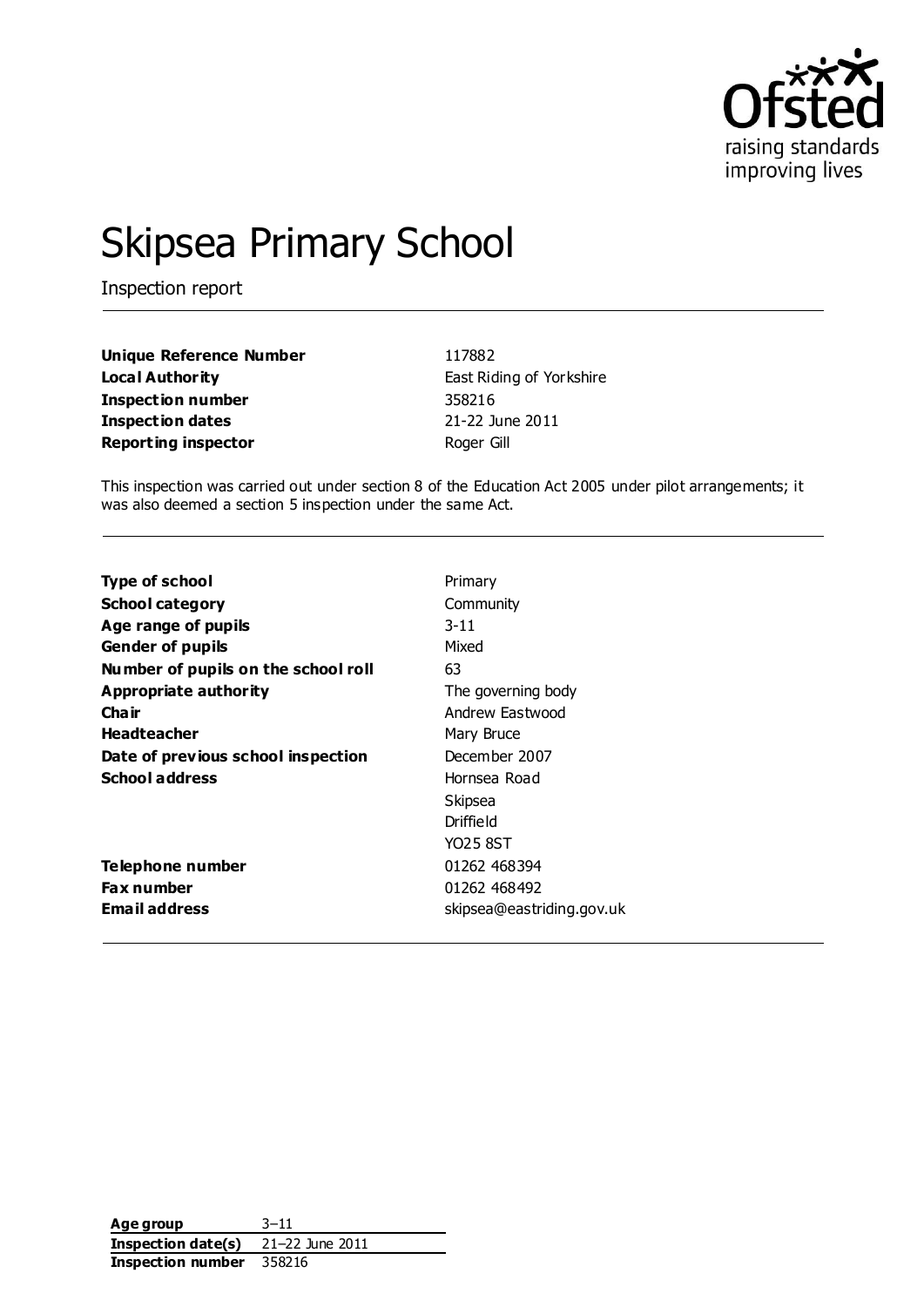The Office for Standards in Education, Children's Services and Skills (Ofsted) regulates and inspects to achieve excellence in the care of children and young people, and in education and skills for learners of all ages. It regulates and inspects childcare and children's social care, and inspects the Children and Family Court Advisory Support Service (Cafcass), schools, colleges, initial teacher training, work-based learning and skills training, adult and community learning, and education and training in prisons and other secure establishments. It assesses council children's services, and inspects services for looked after children, safeguarding and child protection.

Further copies of this report are obtainable from the school. Under the Education Act 2005, the school must provide a copy of this report free of charge to certain categories of people. A charge not exceeding the full cost of reproduction may be made for any other copies supplied.

If you would like a copy of this document in a different format, such as large print or Braille, please telephone 0300 123 4234, or email enquiries@ofsted.gov.uk.

You may copy all or parts of this document for non-commercial educational purposes, as long as you give details of the source and date of publication and do not alter the information in any way.

To receive regular email alerts about new publications, including survey reports and school inspection reports, please visit our website and go to 'Subscribe'.

Royal Exchange Buildings St Ann's Square Manchester M2 7LA

T: 0300 123 4234 Textphone: 0161 618 8524 E: enquiries@ofsted.gov.uk W: www.ofsted.gov.uk

Ofsted

© Crown copyright 2011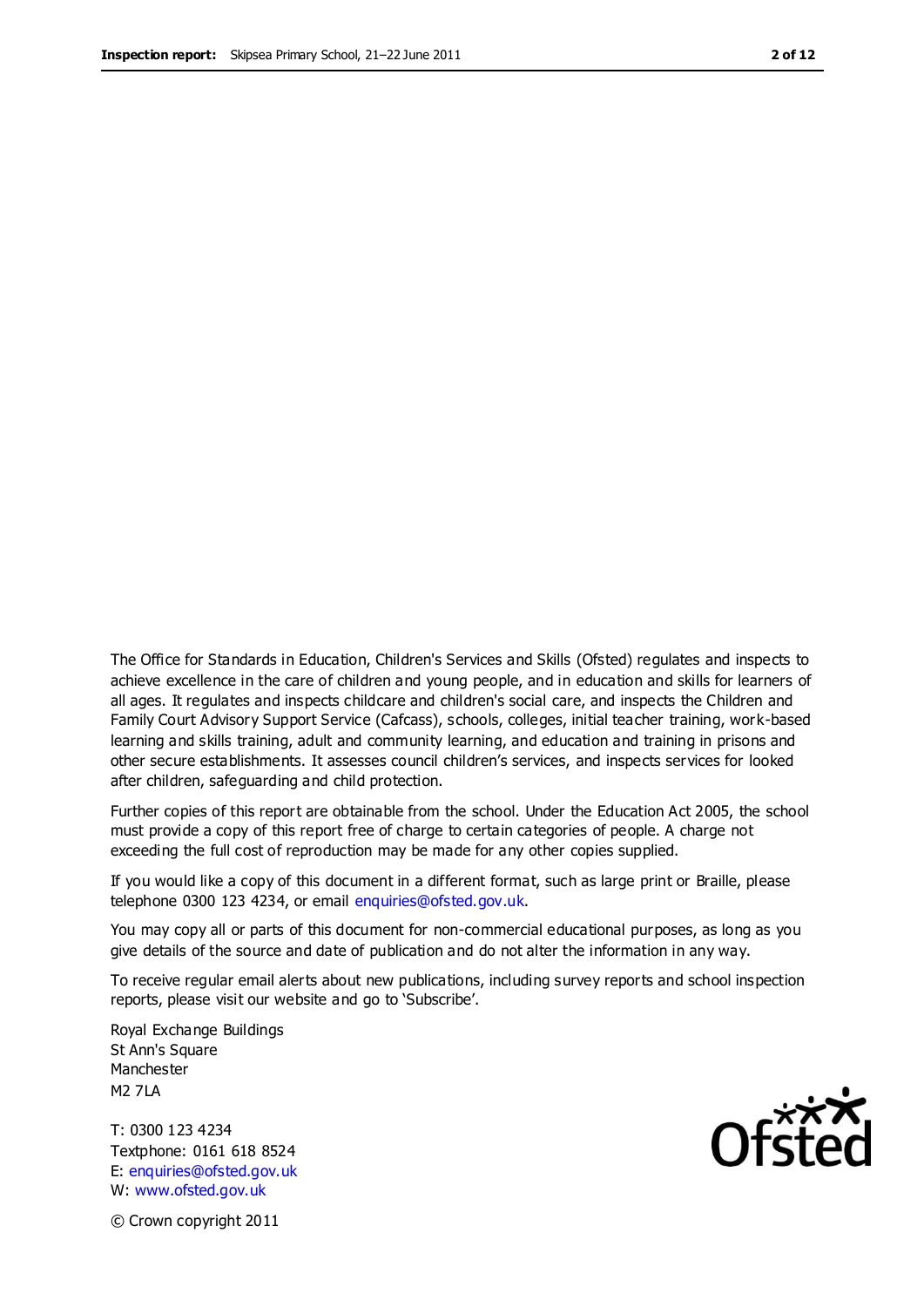### **Introduction**

This pilot inspection was carried out by two additional inspectors. Seven lessons were observed, amounting to about three and a half hours in total, taught by four teachers. Meetings were held with groups of pupils, members of the governing body and staff. Inspectors observed the school's work and looked at a range of evidence, including the school's documents for self-evaluation and safeguarding. They also studied in depth, standards in reading, the work pupils were doing in their books and the tracking system used to monitor pupils' progress. Inspectors considered the 27 questionnaires completed by parents and carers as well as those from pupils and staff.

### **Information about the school**

Skipsea is a smaller than average sized primary school. The headteacher took up post soon after the school's last inspection. Furthermore, staff turnover since 2007 has been high. The proportion of pupils known to be eligible for free school meals is considerably lower than the national average. There are no pupils from minority ethnic heritages, and no pupils speak English as an additional language. An average proportion of pupils has special educational needs and/or disabilities but currently no pupils possess a statement of special educational needs. The school recently received the Activemark and Healthy School status. The government's floor targets have been exceeded during the past three years.

Provision for children in the Early Years Foundation Stage has changed considerably since the last inspection. There is now a separate unit with its own outside space for play that caters for children from three to five years of age. The governing body is responsible for a breakfast club that began after Easter this year. From September 2011, on the retirement of the current headteacher, the school will be federated with a local small school and led by an executive headteacher who will manage both schools.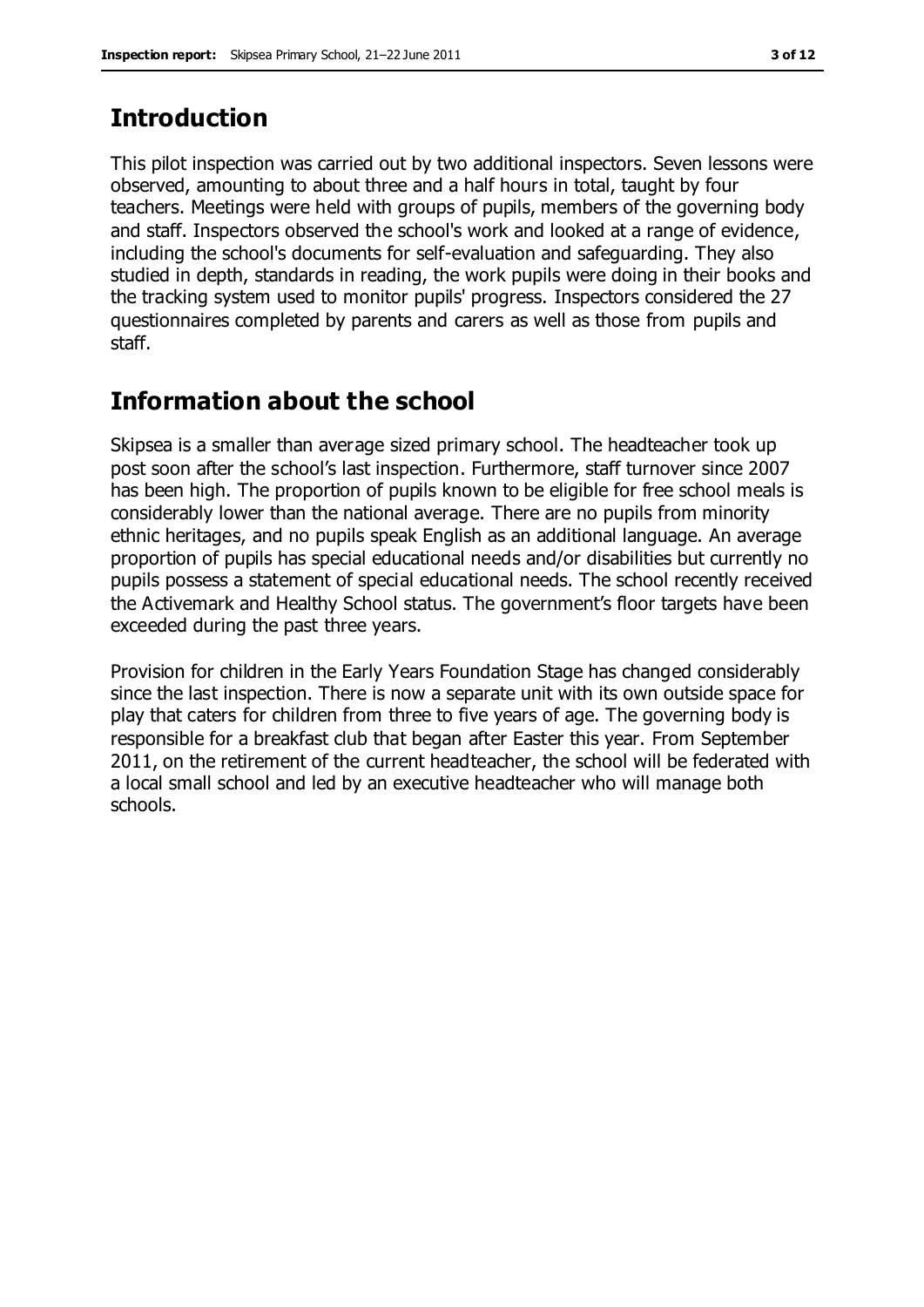### **Inspection judgements**

| <b>Overall effectiveness</b>     |   |
|----------------------------------|---|
|                                  |   |
| <b>Achievement</b>               | 3 |
| <b>Teaching</b>                  |   |
| <b>Leadership and management</b> |   |
| <b>Behaviour and safety</b>      |   |

| Does the school adequately promote the pupils' well-being? | Yes |
|------------------------------------------------------------|-----|
| Does the school adequately promote community cohesion?     | Yes |
| Does the school provide value for money?                   | Yes |

### **Key findings**

Skipsea is a satisfactory school in which pupils reach average levels of attainment by the end of Year 6. This represents satisfactory progress from their starting points. It is a popular school with parents and carers who are very positive about their children's education. A by-product of the family atmosphere at Skipsea, including the breakfast club, is the good behaviour shown by pupils and their feelings of safety.

Pupils' personal qualities, developed through opportunities for spiritual, moral, social and cultural development, give the school an atmosphere of welcome and community. Leadership and management, guided well by the headteacher, have achieved these positive features despite substantial staff changes. Now, the progress made by pupils with special educational needs and those with disabilities is good. Moreover, the new Early Years Foundation Stage is a valuable part of the school in which children develop satisfactorily across most areas of learning but develop well in their social, physical and creative aspects.

The school is not yet good in its overall effectiveness because teaching, particularly in Years 3 to 6, has a satisfactory impact on pupils' learning. Achievement by the end of Year 6 reflects this satisfactory quality of teaching. The teaching of reading and writing produces some good results, but progress in mathematics is slower leading to attainment that does not match fully pupils' capabilities. Knowledgeable leadership has been tackling inconsistent teaching and the slower progress in some subjects over the last three years. Attainment in writing has started to improve. A similar project for mathematics has not yet been so successful. The school knows rightly that, in many lessons, plans are not based closely enough on assessments, marking is not consistently helpful, higher attainers often lack sufficient challenge and the system of setting targets is not robust enough. Furthermore, discussions in lessons do not help pupils to judge their own success accurately enough.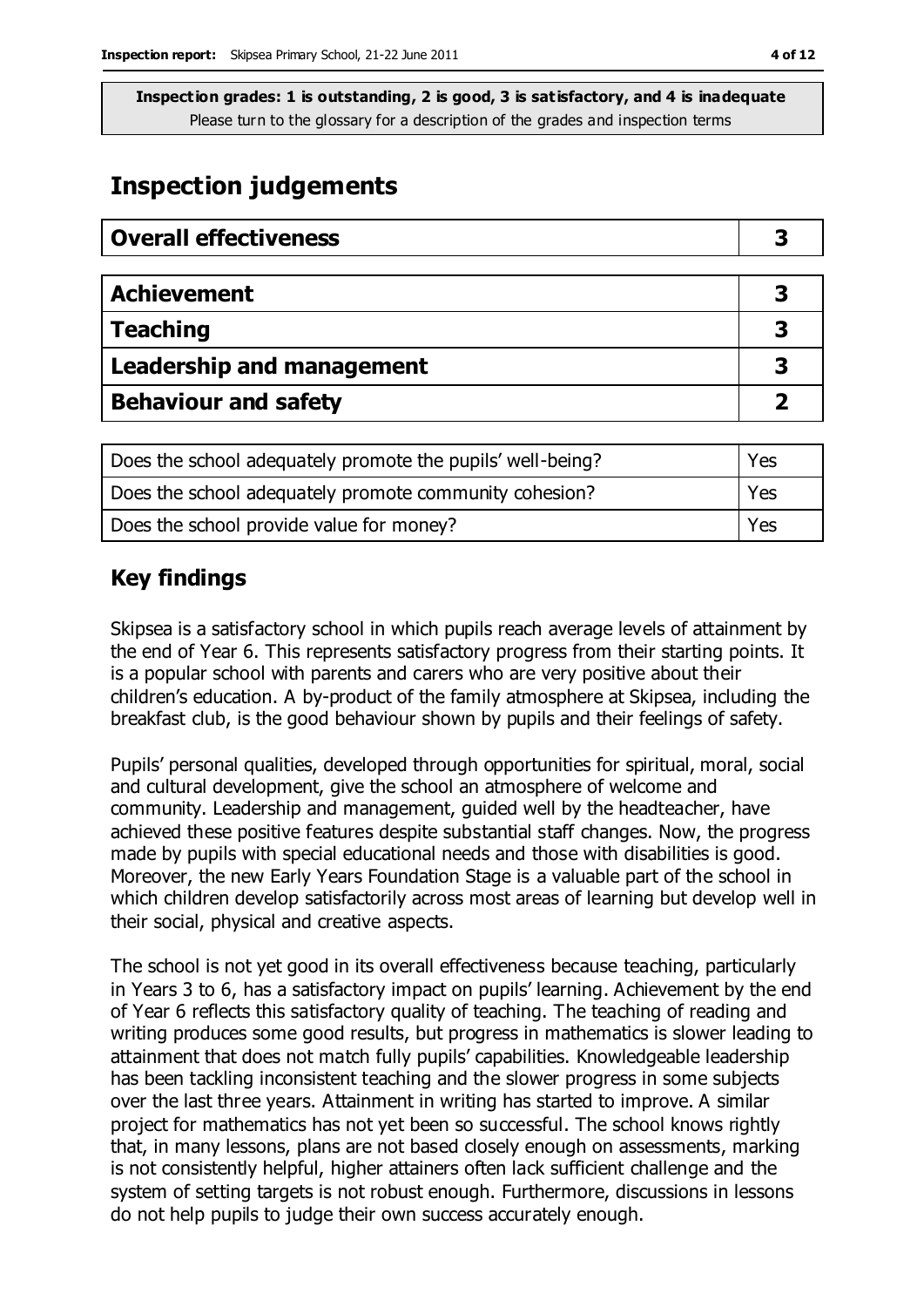Schools whose overall effectiveness is judged satisfactory, and where leadership and management is no better than satisfactory, may receive a monitoring visit by an Ofsted inspector before their next section 5 inspection.

### **What does the school need to do to improve further?**

- Raise attainment and improve progress, particularly in mathematics, to above the national average by the end of Year 6 for as many pupils as possible by:
- strengthening the school's target setting process to create more ambitious  $\overline{\phantom{0}}$ targets for all pupils to reach by the end of Year 6
- using assessments to plan more demanding work, especially for the higher attainers
- ensuring that pupils learn their times tables effectively and practise their mathematical skills across the curriculum.
- Ensure that most teaching has a good effect on pupils' learning by:
- making sure that all marking gives pupils specific knowledge about what to do next to improve their work
- helping pupils to evaluate confidently their progress in relation to their individual targets
- ensuring that teaching gives regular feedback throughout lessons and encourages pupils to talk about their successes and areas for improvement.

### **Main report**

Children enter the school, at the beginning of the Early Years Foundation Stage, with levels of attainment, which are broadly similar to those expected for their age. However, in such a small school starting points are likely to vary considerably from year to year. Over time, standards at the end of Reception are generally similar to age-related expectations. However, a more positive effect of the full provision, including in the Nursery, is just beginning to be seen this year. Achievement is improving in personal and social, physical and creative areas of learning because children experience a full range of play activities, including those outside. Children enjoy learning immensely. For example, boys in particular were enthralled by the emphasis on making model helicopters and role playing in the class airport. Adults lead children well in their learning but also ask questions that make them reflect on what they are doing. Children are often successful when it comes to reading and writing. Sometimes the teaching of number work, particularly during small groups session on the carpet, does not establish quickly enough what children can or cannot do in these respects so as to quicken progress to a good level.

Pupils make good progress in Key Stage 1, particularly in reading. Currently, attainment in reading by the age of six and at the end of Year 2 is above expected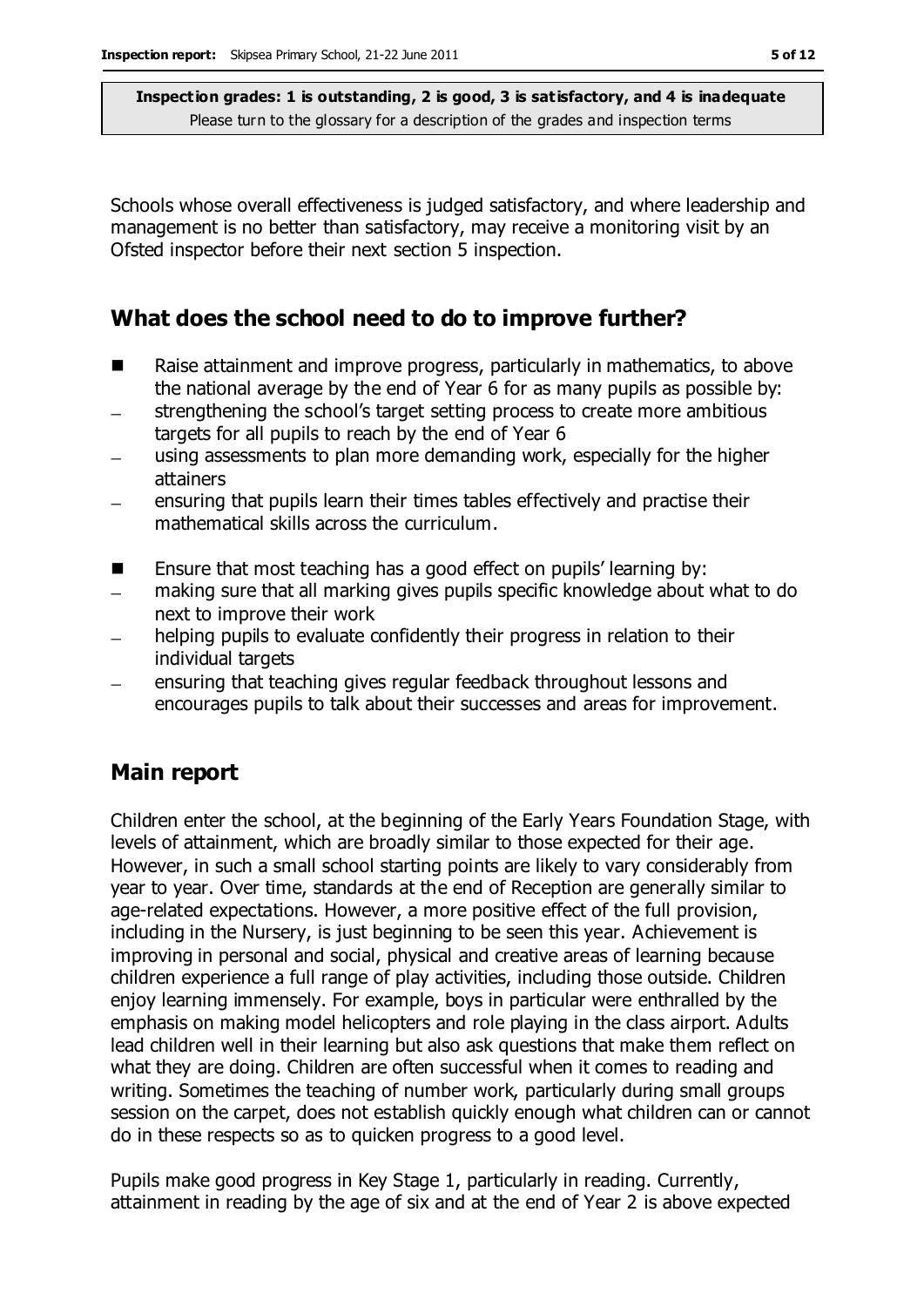levels for their age. This achievement is due to the productive teaching of letters and sounds, group reading activities and the way reading is continued at home. By the end of Year 6, standards of reading are currently about average, which represents good progress for those concerned. Pupils enjoy working their way through the colour-coded books, but are unclear as to how many they must read before being declared a 'free reader.'

Progress in writing in the Year 1/2 class has benefitted from the school's initiatives but, in lessons, progress in mathematics is slower. This pattern of achievement continues in Years 3 to 6, whereby in mathematics, pupils are slow to recall basic number facts and tables and planning for lessons depends too much on a published scheme of work and not enough on what individual pupils need to do to raise their attainment.

It is at Key Stage 2 that the school has experienced the greatest disruption in staffing, which has led to some weaker learning. By contrast, the good progress of pupils with special educational needs has been assured by the well-trained and effective team of teaching assistants.

In lessons, pupils are keen to learn and behave well. For example, pupils in a Year 1/2 lesson were fascinated with the task of deciding on the questions that they would ask at the Church in the afternoon, when they were going to attend a mock baptism. They knew that afterwards they would be writing a full account of the proceedings. In one fell swoop, the curriculum fully engaged learners, promoted spiritual, social and cultural development and provided purpose for their writing. Similarly, in Year 3/4, pupils roared with laughter at some surreal sentences that they composed in pairs, which involved unlikely characters doing equally unlikely things. There are no noticeable gaps in attainment between different groups of pupils, but the lack of additional challenge for higher attaining pupils is noticeable as when, for example in one lesson, a game of listing factors took too long before the questions got hard enough to engage the interest of the cleverest pupils in the class. Generally, in mathematics throughout the school, some pupils receive work that is slightly too hard while others tackle tasks that are too easy. Moreover, marking in pupils' workbooks ranges from very detail expositions to minimal guidance consisting of one word like, 'punctuation'. This inconsistency leaves some pupils unclear about exactly what to do next to improve their work.

Parents, carers and pupils, all agree that behaviour is good and pupils are kept safe. Pupils are polite and kind to each other, exclusions are rare and harassment of any kind is not tolerated. They appreciate the very well-equipped grounds, the interesting clubs available and adults in school who lead by example in promoting warm relationships. Bullying is rare and when it does occur, as represented by minor cases of falling out, it is dealt with speedily and effectively. Those that attend the breakfast club are looked after well in comfortable and safe surroundings.

Leaders makes sure that teaching is based on a curriculum that concentrates on basic skills and successfully links other subjects together to form interesting topics,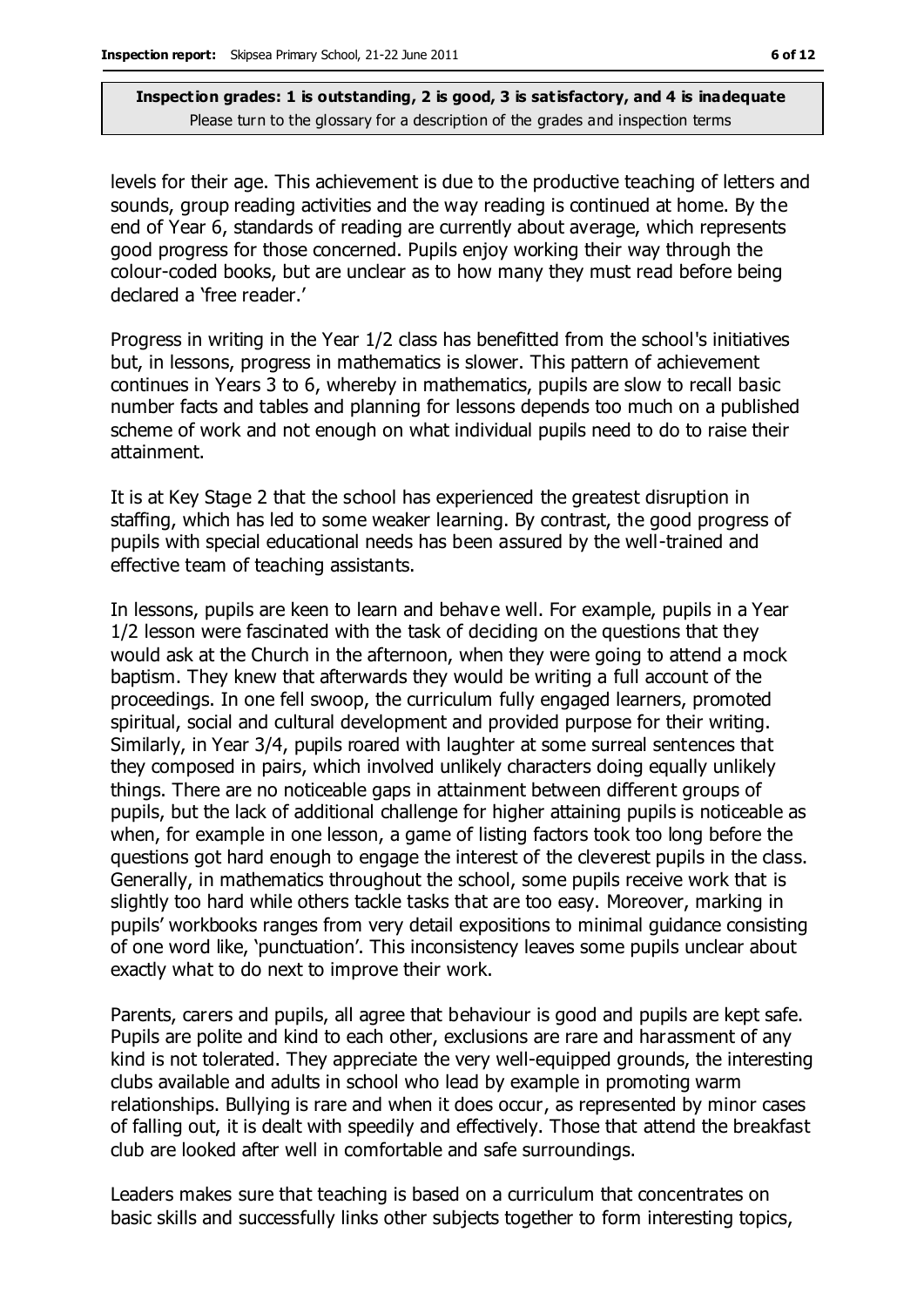such as Mighty Mountains. In this piece of work, pupils in Year 3/4, study geography, science, history and art together. They can practise their reading and writing well in this way but it is not effective for enabling pupils to apply their mathematical skills in other subjects. Pupils in Year 5/6 are tackling 'Theatrical Thrills' as a project leading up to the end of term school production, which involves everyone in the school in a way that accentuates working together, relationships and personal development.

The school is led and managed with ambition and drive in ways that make sure that everyone knows what is working well and what needs to be improved. Plans for improvement are clear about actions needed to make the school a good one, but they lack precision in the detail about attainment. This is because the target-setting process for pupils in Year 6 is not yet ambitious enough, especially, but not exclusively, in mathematics. The governing body has become far more active in supporting the school and challenging it to do better. It is well led and has taken timely and effective steps to ensure a smooth transition towards federation in September 2011. All this demonstrates that leadership at all levels has a satisfactory capacity for further improvement. All the players are in place but they have not yet had a chance to prove their effectiveness. Discrimination is not tolerated and all pupils have an equal opportunity for success, notwithstanding the relative lack of challenge for higher attainers.

Provision for pupils' spiritual, moral, social and cultural development produces some positive results for pupils. Their behaviour and relationships are enhanced by the social and moral dimensions. There are plenty of artistic, cultural and ecological experiences for pupils to enjoy, such as learning to play brass instruments and studying some great tits in their nesting boxes. These experiences fuel pupils' spiritual and cultural development well. They are beginning to gain an understanding of global issues through their links with a school in Zimbabwe and their study of the festivals such as Diwali and Chinese New Year, but the school knows this aspect of cultural development should be extended and deepened.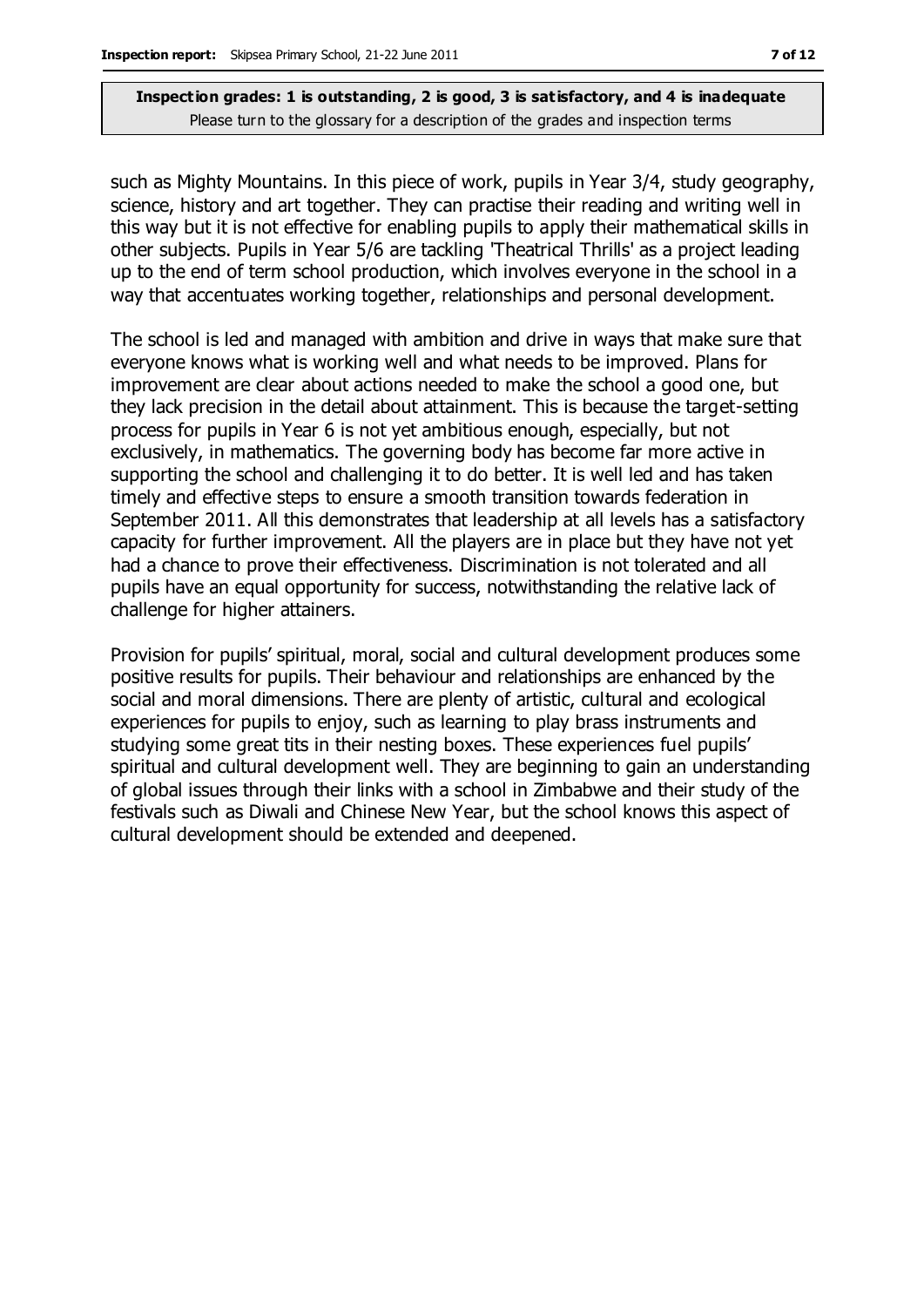#### **Responses from parents and carers to Ofsted's questionnaire**

Ofsted invited all the registered parents and carers of pupils registered at Skipsea Primary School to complete a questionnaire about their views of the school.

In the questionnaire, parents and carers were asked to record how strongly they agreed with 12 statements about the school.

The inspection team received 27 completed questionnaires by the end of the on-site inspection. In total, there are 63 pupils registered at the school.

| <b>Statements</b>                                                             | <b>Strongly</b><br>agree |                         | <b>Agree</b>   |               | <b>Disagree</b> |               | <b>Strongly</b><br>disagree |             |
|-------------------------------------------------------------------------------|--------------------------|-------------------------|----------------|---------------|-----------------|---------------|-----------------------------|-------------|
|                                                                               | <b>Total</b>             | $\mathbf{O}/\mathbf{o}$ | <b>Total</b>   | $\frac{1}{2}$ | <b>Total</b>    | $\frac{0}{0}$ | <b>Total</b>                | %           |
| Q1<br>My child is happy at school                                             | 20                       | 74                      | $\overline{7}$ | 26            | 0               | $\mathbf{0}$  | $\mathbf 0$                 | $\mathbf 0$ |
| Q <sub>2</sub><br>My child feels safe at school                               | 22                       | 81                      | 5              | 18            | 0               | 0             | 0                           | $\mathbf 0$ |
| Q <sub>3</sub><br>The school helps my child to<br>achieve as well as they can | 18                       | 66                      | 8              | 29            | 0               | $\mathbf 0$   | 0                           | $\mathbf 0$ |
| Q4<br>The school meets my child's<br>particular needs                         | 18                       | 66                      | 9              | 33            | 0               | $\mathbf 0$   | $\mathbf 0$                 | $\mathbf 0$ |
| Q <sub>5</sub><br>The school ensures my child<br>is well looked after         | 23                       | 85                      | 4              | 15            | 0               | $\mathbf{0}$  | $\mathbf{0}$                | $\mathbf 0$ |
| Q <sub>6</sub><br>Teaching at this school is<br>good                          | 22                       | 81                      | 5              | 18            | $\mathbf 0$     | $\mathbf 0$   | $\mathbf 0$                 | $\mathbf 0$ |
| Q7<br>There is a good standard of<br>behaviour at this school                 | 14                       | 52                      | 12             | 44            | $\mathbf{1}$    | 4             | $\mathbf 0$                 | $\mathbf 0$ |
| Q8<br>Lessons are not disrupted by<br>bad behaviour                           | 11                       | 41                      | 12             | 44            | 0               | $\mathbf 0$   | $\mathbf{0}$                | $\mathbf 0$ |
| Q <sub>9</sub><br>The school deals with any<br>cases of bullying well         | 14                       | 52                      | 10             | 37            | 0               | 0             | $\Omega$                    | $\mathbf 0$ |
| Q10<br>The school helps me to<br>support my child's learning                  | 16                       | 59                      | 11             | 41            | 0               | $\mathbf{0}$  | $\mathbf{0}$                | $\mathbf 0$ |
| Q11<br>The school responds to my<br>concerns and keeps me well<br>informed    | 15                       | 55                      | 8              | 29            | $\mathbf 0$     | $\mathbf 0$   | $\mathbf{0}$                | $\mathbf 0$ |
| Q12<br>The school is well led and<br>managed                                  | 20                       | 74                      | 5              | 18            | $\mathbf 0$     | $\mathbf 0$   | 0                           | $\mathbf 0$ |

The table above summarises the responses that parents and carers made to each statement. The percentages indicate the proportion of parents and carers giving that response out of the total number of completed questionnaires. Where one or more parents and carers chose not to answer a particular question, the percentages will not add up to 100%.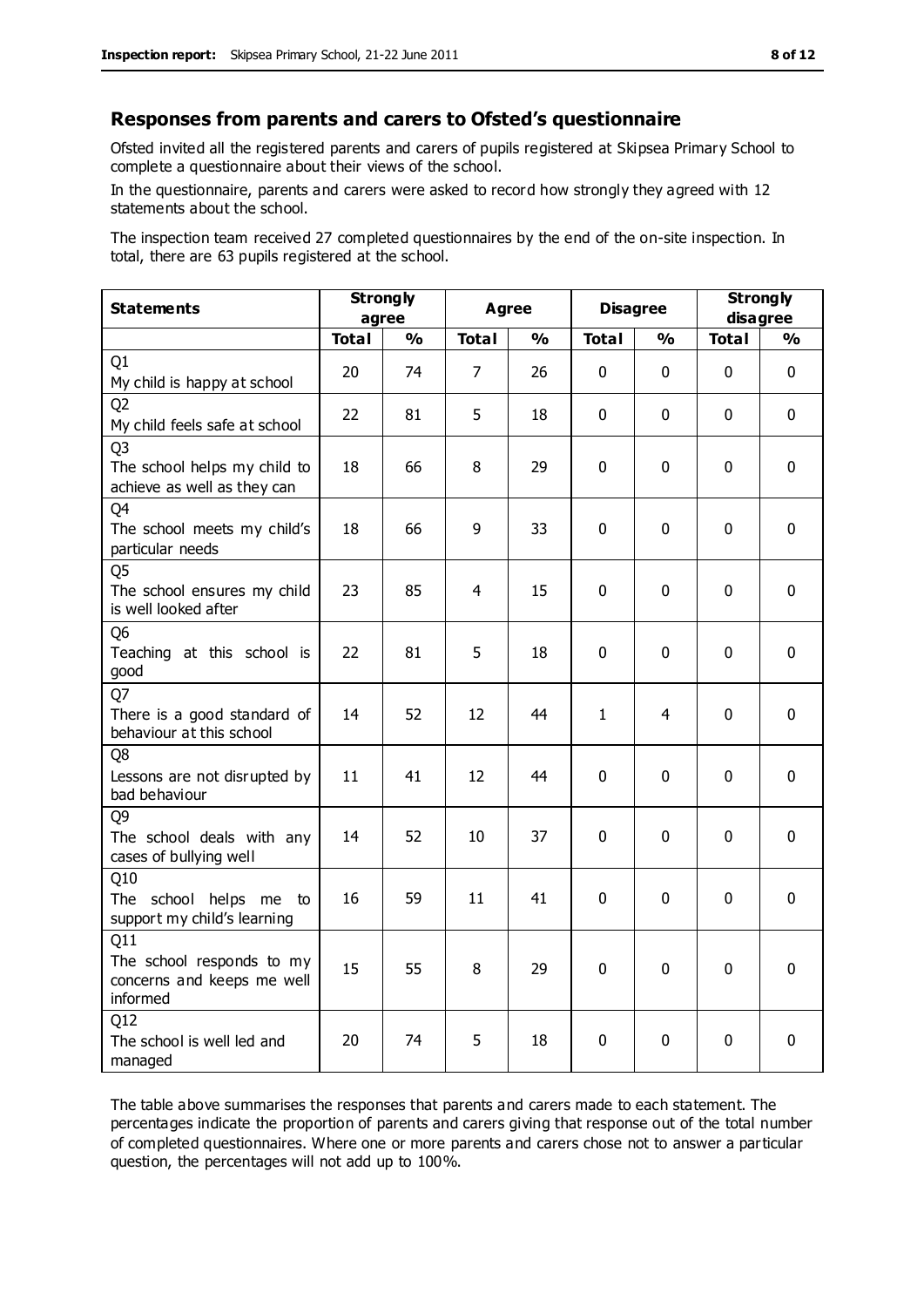## **Glossary**

### **What inspection judgements mean**

| Grade   | <b>Judgement</b> | <b>Description</b>                                                                                                                                                                                                               |
|---------|------------------|----------------------------------------------------------------------------------------------------------------------------------------------------------------------------------------------------------------------------------|
| Grade 1 | Outstanding      | These features are highly effective. An outstanding<br>school provides exceptionally well for all its pupils' needs.                                                                                                             |
| Grade 2 | Good             | These are very positive features of a school. A school<br>that is good is serving its pupils well.                                                                                                                               |
| Grade 3 | Satisfactory     | These features are of reasonable quality. A satisfactory<br>school is providing adequately for its pupils.                                                                                                                       |
| Grade 4 | Inadequate       | These features are not of an acceptable standard. An<br>inadequate school needs to make significant<br>improvement in order to meet the needs of its pupils.<br>Ofsted inspectors will make further visits until it<br>improves. |

### **Overall effectiveness of schools**

|                         | Overall effectiveness judgement (percentage of schools) |      |                     |                   |
|-------------------------|---------------------------------------------------------|------|---------------------|-------------------|
| <b>Type of school</b>   | <b>Outstanding</b>                                      | Good | <b>Satisfactory</b> | <b>Inadequate</b> |
| Nursery schools         | 46                                                      | 48   | 6                   |                   |
| Primary schools         | 6                                                       | 47   | 40                  |                   |
| Secondary<br>schools    | 12                                                      | 39   | 38                  |                   |
| Sixth forms             | 13                                                      | 42   | 41                  |                   |
| Special schools         | 28                                                      | 49   | 19                  |                   |
| Pupil referral<br>units | 14                                                      | 45   | 31                  |                   |
| All schools             | 10                                                      | 46   | 37                  |                   |

New school inspection arrangements were introduced on 1 September 2009. This means that inspectors now make some additional judgements that were not made previously.

The data in the table above are for the period 1 September 2010 to 31 December 2010 and are consistent with the latest published official statistics about maintained school inspection outcomes (see [www.ofsted.gov.uk\)](http://www.ofsted.gov.uk/).

The sample of schools inspected during 2010/11 was not representative of all schools nationally, as weaker schools are inspected more frequently than good or outstanding schools.

Percentages are rounded and do not always add exactly to 100.

Sixth form figures reflect the judgements made for the overall effectiveness of the sixth form in secondary schools, special schools and pupil referral units.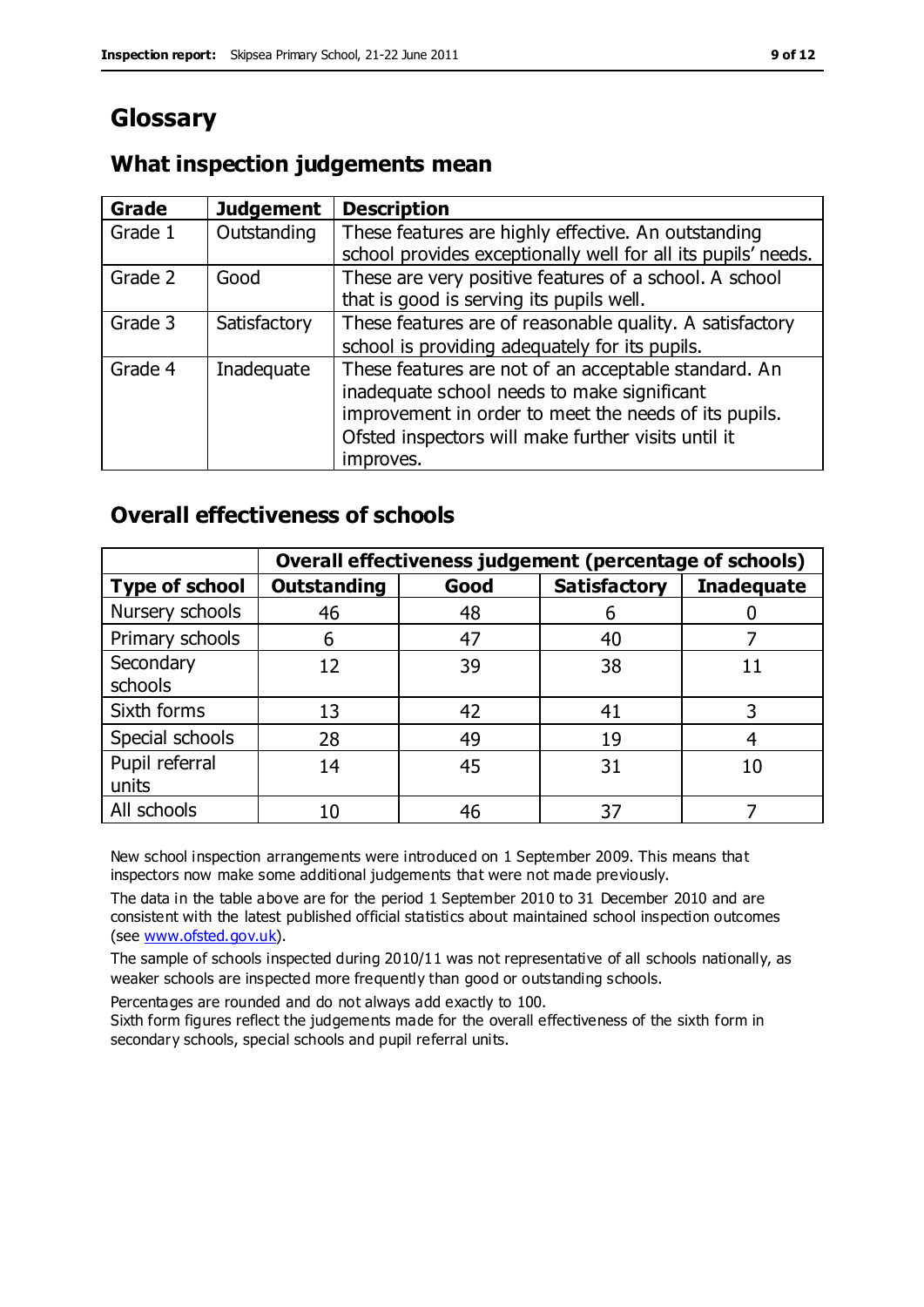# **Common terminology used by inspectors**

| Achievement:               | the progress and success of a pupil in their<br>learning, development or training.                                                                                                                                                          |
|----------------------------|---------------------------------------------------------------------------------------------------------------------------------------------------------------------------------------------------------------------------------------------|
| Attainment:                | the standard of the pupils' work shown by test and<br>examination results and in lessons.                                                                                                                                                   |
| Capacity to improve:       | the proven ability of the school to continue<br>improving. Inspectors base this judgement on what<br>the school has accomplished so far and on the<br>quality of its systems to maintain improvement.                                       |
| Leadership and management: | the contribution of all the staff with responsibilities,<br>not just the headteacher, to identifying priorities,<br>directing and motivating staff and running the<br>school.                                                               |
| Learning:                  | how well pupils acquire knowledge, develop their<br>understanding, learn and practise skills and are<br>developing their competence as learners.                                                                                            |
| Overall effectiveness:     | inspectors form a judgement on a school's overall<br>effectiveness based on the findings from their<br>inspection of the school. The following judgements,<br>in particular, influence what the overall<br>effectiveness judgement will be: |
|                            | The achievement of all pupils.<br>■<br>Behaviour and safety.<br>ш<br>The quality of teaching.<br>H<br>The effectiveness of leadership and<br>п<br>management.<br>and taking into consideration                                              |
|                            | how well the school promotes pupils' spiritual,<br>moral, social and cultural development.                                                                                                                                                  |
| Progress:                  | the rate at which pupils are learning in lessons and<br>over longer periods of time. It is often measured<br>by comparing the pupils' attainment at the end of a                                                                            |

key stage with their attainment when they started.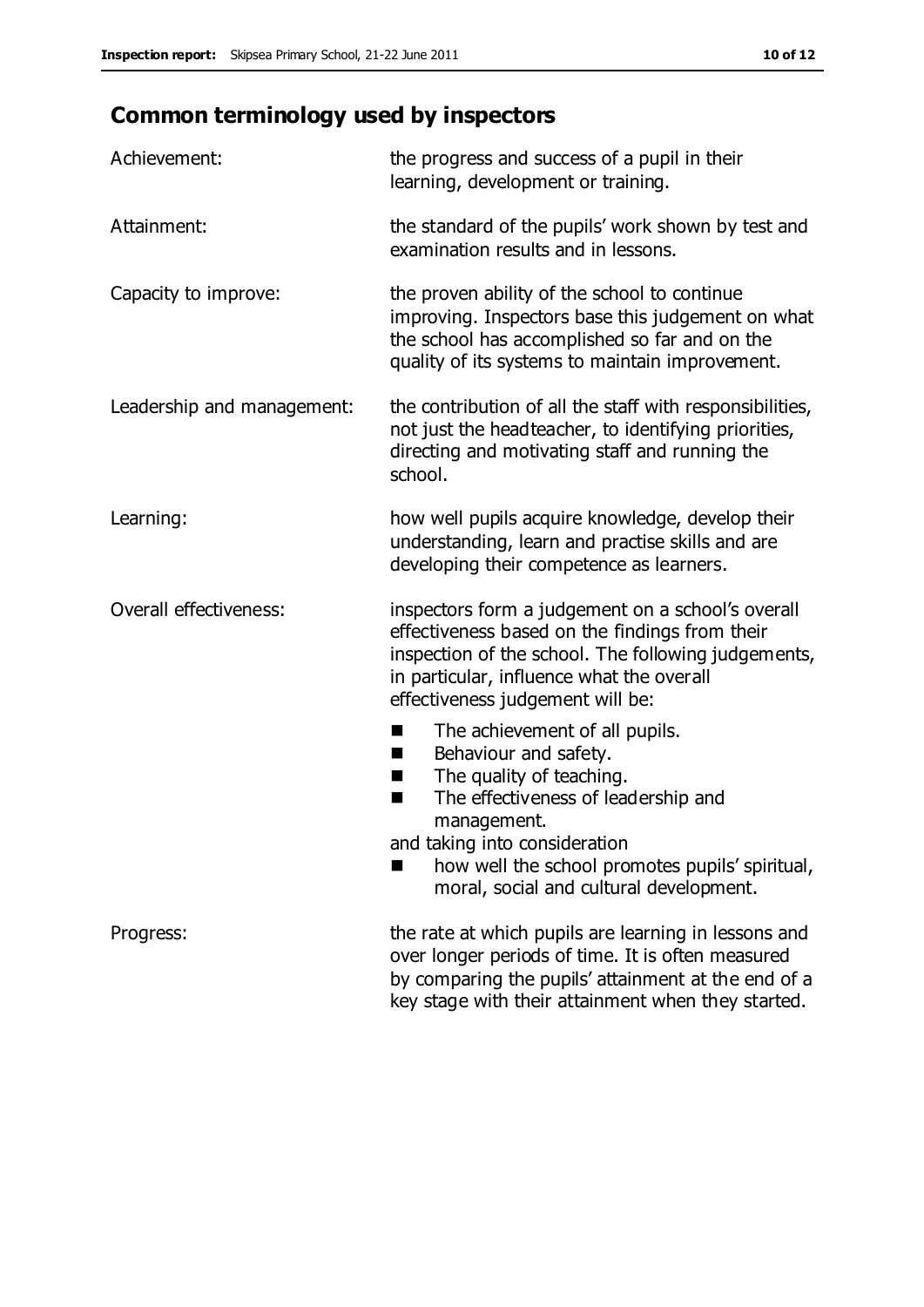#### **This letter is provided for the school, parents and carers to share with their children. It describes Ofsted's main findings from the inspection of their school.**



23 June 2011

Dear Pupils

#### **Inspection of Skipsea Primary School, Skipsea, YO25 8ST**

We enjoyed our time inspecting your school. Your keenness to learn is impressive. You get plenty of chances to show wonder at the world around you, such as when you look at birds in their nesting boxes, through a webcam. Also your links with a school in Zimbabwe give you broader horizons. I agree with you that behaviour is good and that you feel safe because adults look after you well and bullying is very rare, which means that your social and moral development is provided for well.

You go to a satisfactory school that has improved in many ways since it was last inspected in 2007. For example, the new Early Years Foundation Stage is having a positive effect already. You make good progress by the end of Year 2 but after that your progress varies in Key Stage 2 making it satisfactory by the end of Year 6. By contrast, pupils with special educational needs learn well because they receive such effective help especially from teaching assistants. Standards are average by the end of Year 6, which is acceptable but most of you could still do a lot better. Your reading and writing have come on well recently but progress in mathematics could be quicker. Often, even in literacy, not enough is expected of pupils who learn quickly, which shows that teachers' assessment are not always used well enough to plan lessons for you. Also, some pupils do not know, in enough detail, how to reach the next level in their work, because marking is too brief and does not give you enough guidance. Your learning is discussed in lessons but not well enough to allow you to judge your own progress accurately.

Your headteacher and the governing body have done a good job to make sure everything is in place for next year when you pair up with a local school. So, as soon as possible, leaders should raise standards and quicken progress, particularly in mathematics, and work towards making most teaching at least good in its effect on your progress. Please continue to enjoy learning especially in mathematics by, for example, learning your tables fully and using mathematics in other subjects when possible.

Yours sincerely,

Roger Gill Lead Inspector